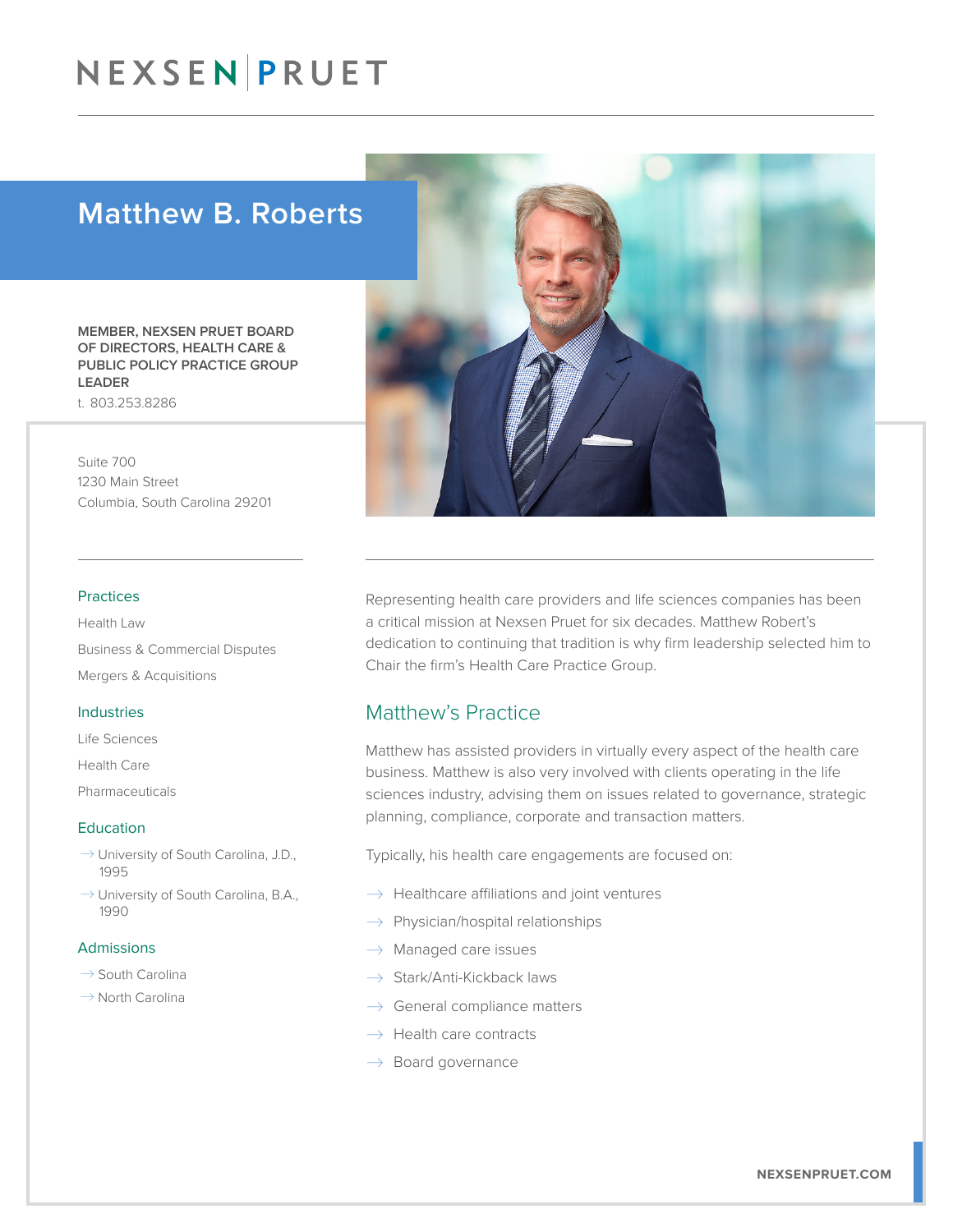Matthew has set up single service agreements, developed integrated physician networks and established other collaborative arrangements between health care providers, including PHOs, IPAs, ACOs, and CINs. Matthew also has experience advising provider clients on value-based care issues.

Matthew collaborates with clients to create and implement strategic plans and has extensive experience advising clients on affiliations, joint ventures, and purchase and sale of businesses. He also advises health care provider, and life sciences Boards on matters including executive compensation, conflict of interest policies and Board involvement in compliance and quality-related issues.

Matthew also works with health care and life sciences clients on ways to minimize their exposure compliance risk caused by the myriad of regulatory requirements found in the health care industry and to create a "culture of compliance" implemented on a system-wide basis.

Matthew routinely works with providers to assist them in resolving payment and billing disputes with various types of payors. This includes negotiating managed care agreements and dealing with disputes with payors.

### The Credentials

Matthew earned his undergraduate degree in International Relations, magna cum laude, from the University of South Carolina, where he was elected to Phi Beta Kappa. He earned his law degree from the University of South Carolina School of Law, where he was a member of the South Carolina Law Review and of the Order of the Wig and Robe. He is an active member of the American Health Lawyers Association.

### **Recognitions**

- � Recognized by *Chambers USA*, Health Care, South Carolina 2020-2022
- � Listed in *Best Lawyer's in America* for "Lawyer of the Year" in Columbia, S.C. in Health Care Law, 2022
- � *Columbia Business Monthly's* Legal Elite of the Midlands since 2015
- � Listed in *Best Lawyers in America* for Health Care Law, Since 2009
- $\rightarrow$  Martindale-Hubbell AV Preeminent Peer Review Rated
- $\rightarrow$  Riley Institute Diversity Leadership Program 2017
- $\rightarrow$  2010 In All Things Charity Award, Healthy Learners
- $\rightarrow$  "Who's Who in Health Care" Charlotte Business Journal
- $\rightarrow$  Leadership Columbia

### Community & Professional

- $\rightarrow$  SCBIO Board Member, 2020
- $\rightarrow$  Healthy Learners Board Member, Chairman (2016-2020)
- $\rightarrow$  Carolina Children's Home Board Member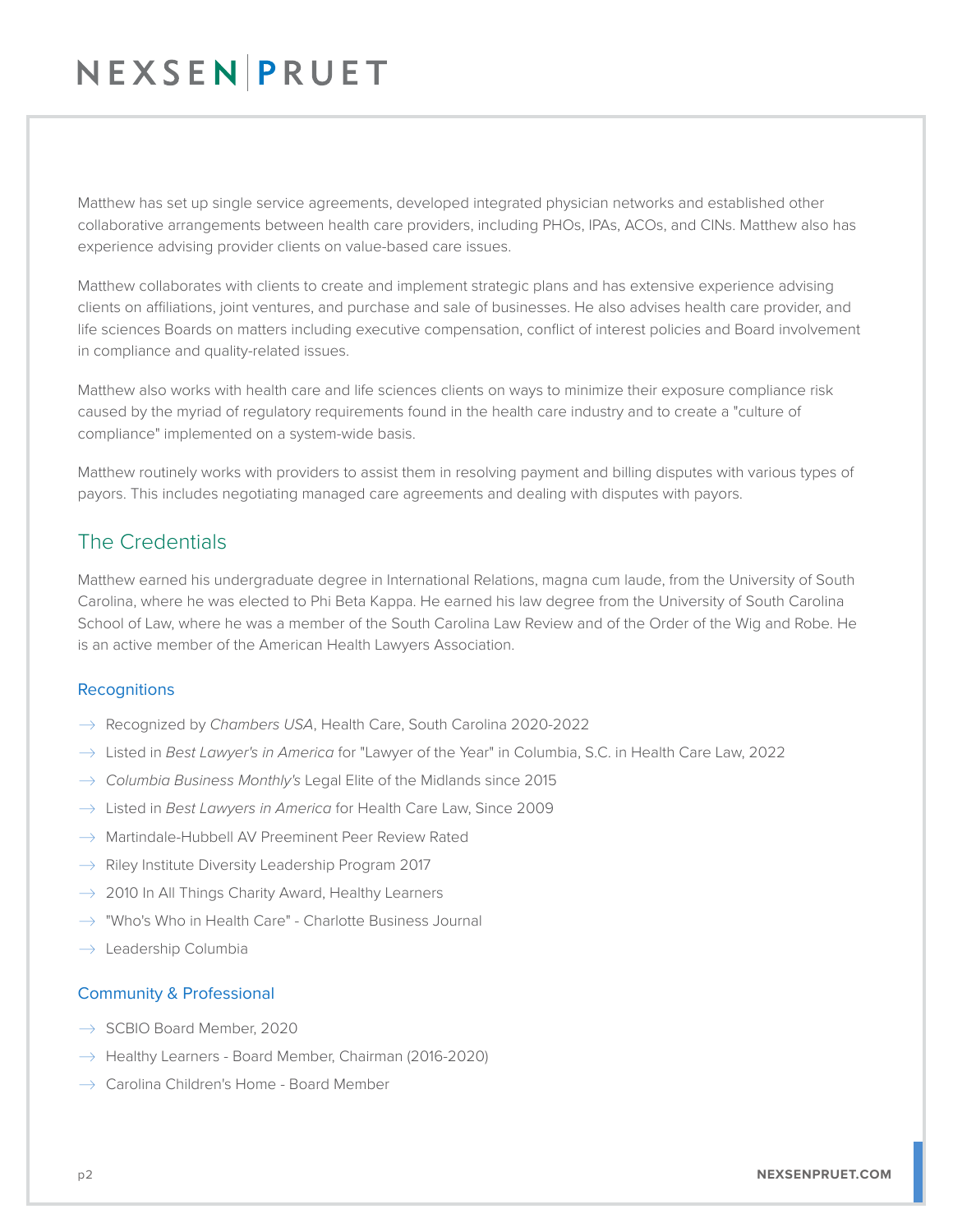- $\rightarrow$  The Free Medical Clinic Board Member
- $\rightarrow$  South Carolina Bar Health Law Section
- $\rightarrow$  North Carolina Bar Association Health Law Section
- $\rightarrow$  Vice Chair, Business Law & Governance Practice Group, American Health Lawyers Association (2016-2018)
- $\rightarrow$  American Bar Association
- $\rightarrow$  Health Care Compliance Association
- $\rightarrow$  Healthcare Financial Managers Association (NC/SC)

### Presentations

Co-Presenter, "Good Faith Estimates," (Post Webinar Q&A) February 3, 2022

Moderator, "NCBIO Clinical Trials Forum," December 8, 2021

Speaker, SCHA Annual CFO Forum, "Managing the Trend Toward Transparency," August 18, 2021

Panelist, Midlands MGMA Meeting, "Surprise Billing and Price Transparency," June 16, 2021

Panelist, "Life Sciences Round Table 2021," April 202`1

Featured Panelist, "Next Up -- How SC Healthcare is Taking On COVID-19," a 1-hour virtual conversation providing key stakeholders of South Carolina's life sciences industry with a current snapshot of SC's healthcare climate now, and the path forward as we begin the move towards normalcy, May 19, 2020

Speaker, "SC and NC Emergency Regulatory Changes and Telehealth: Guidance, Implementation, and Pitfalls," Nexsen Pruet, Columbia, SC, March 26, 2020

Presenter, "Managed Care Contracting in South Carolina," SCHA, Columbia, SC, November 2019

Presenter, "Managed Care Contracting in South Carolina," SCHA CFO Forum, Charleston, SC, August 2019

Co-Presenter, "Medicaid Managed Care in North Carolina: The Future Is Now," Coastal Carolina Health Alliance, Wilmington, NC, June 2019

Co-Presenter, "Health Care Providers' Investment in Technology re: Analytics," Dixon Hughes Goodman Healthcare Symposium, Orlando, FL, June 2019

Co-Presenter, "Best Practices for Managing Hospital Volunteers," South Carolina Hospital Association, Columbia, SC, May 2019

Co-Presenter, "Compliance Overview for Physician Practices," South Carolina Rheumatism Society, Charleston, SC, April 2018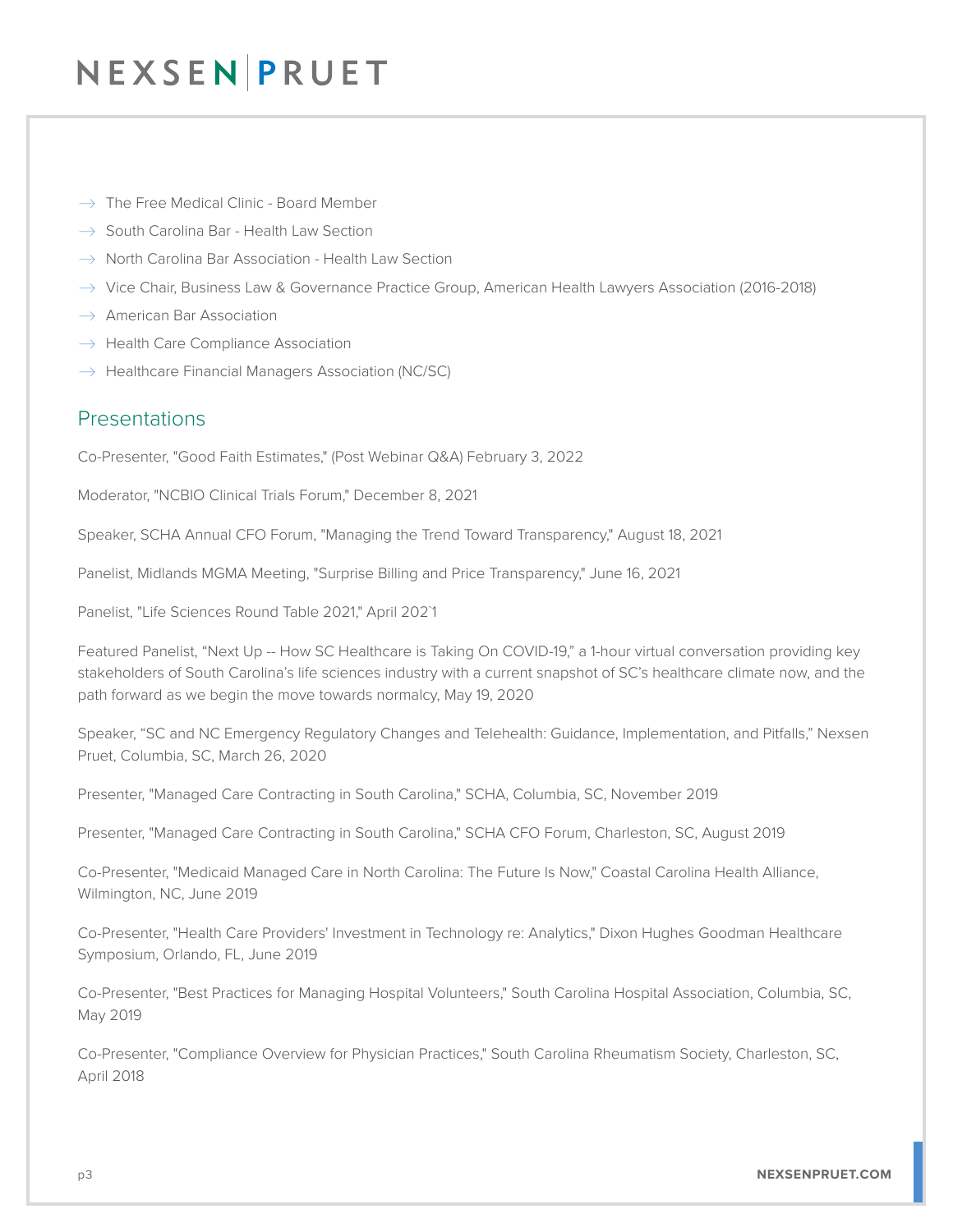Presenter, "Duties of Nonprofit Board of Directors," Nexsen Pruet Nonprofit Symposium, February 16, 2018

Co-Presenter, "Competing in the Health Care Industry: Antitrust Implications," South Carolina Hospital Association CFO Forum, Charleston, SC, August 2017

Co-Presenter, Nexsen Pruet Direct Contracting Symposium, Columbia, SC, June 2017

Co-Presenter, "In a Post-Yates World, Do Your Board and Officers Have Adequate Protection?" American Health Lawyers Association, Webinar, Columbia, SC, November 2016

Presenter, "Update on Legal Trends in Healthcare," Dixon Hughes Goodman Hospital Symposium, Greenville, SC, September 2016

Co-Presenter, "State of Telehealth in South Carolina; Fraud & Abuse Issues in Telehealth," Palmetto Care Connections, Columbia, April 2016

Presenter, "Competition and Antitrust in Healthcare," Medical University of South Carolina Masters in Health Administration program, Charleston, SC, November 2015

Co-Presenter, "Direct Contracting: A New Opportunity For An Old Idea?" South Carolina Hospital Association Annual, Trustees, Administrator and Physicians ("TAP") meeting, Hilton Head, SC, September 2015

Co-Presenter, "Preparing Boards for Assuming Risk," Dixon Hughes Goodman Healthcare Symposium, Orlando, FL, May 2015

Co-Presenter, "Legal Issues in Hospital Administration," Medical University of South Carolina Masters in Health Administration program, Charleston, SC, November 2014

Co-Presenter, "Risk Capability and the Hard Work of Healthcare Transformation: Connecting the Dots with Governance," South Carolina Hospital Association Annual, Trustees, Administrator and Physicians ("TAP") meeting, Hilton Head, SC, September 2014

### Publications

Issues and Considerations in an Evolving Liability Environment: Summaries and Checklists Regarding Protections for Board of Directors and Executive Officers

Matthew Roberts co-authored a toolkit on behalf of the AHLA Business Law and Governance Practice Group, that identified liability issues for directors and officers that organizations should be aware of and provided checklists of matters to consider with respect to managing challenges and risks. (AHLA PG Toolkit, December 2018)

### Navigating the Challenges of Physician Board Membership

Due in large part to the increased affiliation between hospitals and physicians, some hospital boards are seeking additional physician representation. Many hospitals have determined that having physician board members is an effective physician-alignment strategy and gives the board a different, but much needed, perspective on clinical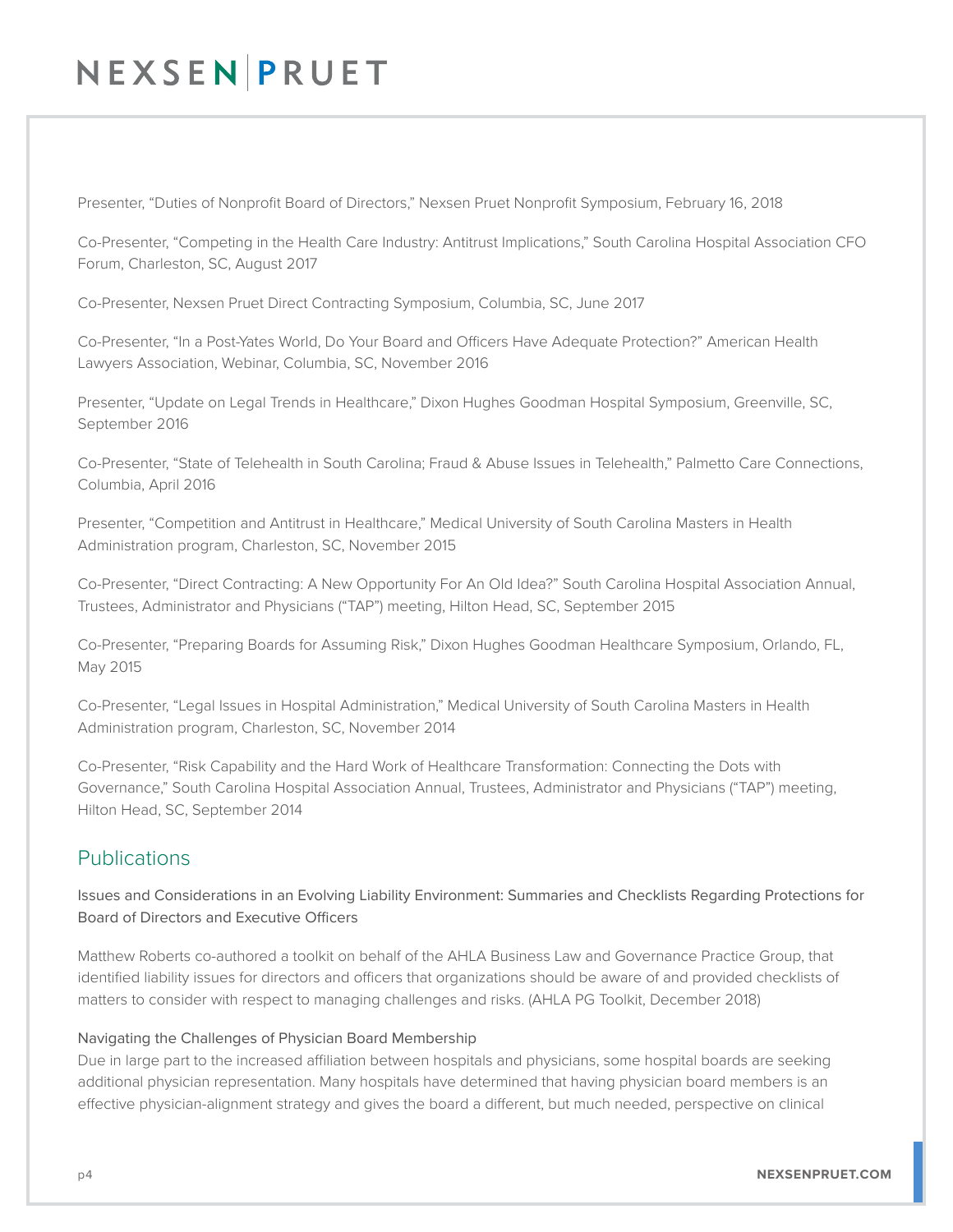issues.

#### Amendment to the Stark Law Effective January 1

The healthcare reform act, known as the Patient Protection and Affordable Care Act (PPACA), has now been passed into law and will affect the lives of Americans in numerous ways. One change impacts the way in which some healthcare entities operate their businesses to comply with the ever changing landscape of the Stark law.

### News

06.10.2020 | Media Mention Taking The Pulse Podcast Highlights South Carolina Health Care

05.22.2020 | Webinar Matthew Roberts on SCBIO Webinar: Next Up - How SC Healthcare is Taking on COVID-19

#### Insights

06.15.2022 | Article When Health Care Systems and Life Science Companies Collaborate: Benefits and Key Issues

03.28.2022 | Article Key Issues for Board Members of Life Sciences Companies to Follow in 2022

12.02.2021 | Article The Impact of COVID-19 on Clinical Research in the Life Sciences Industry: Is there a Silver Lining?

Blog Post Taking the Pulse

09.13.2021 | Article Health Care Consumerism

07.01.2021 | Article Trend Toward Transparency in Pricing Continues

04.30.2021 | Article South Carolina Life Sciences Industry: A Bright Future

01.29.2021 | Article Top Ten Health Care Issues to Follow in the Carolinas in 2021

01.12.2021 | Article Update on Hospital Price Transparency Rules Effective January 1, 2021